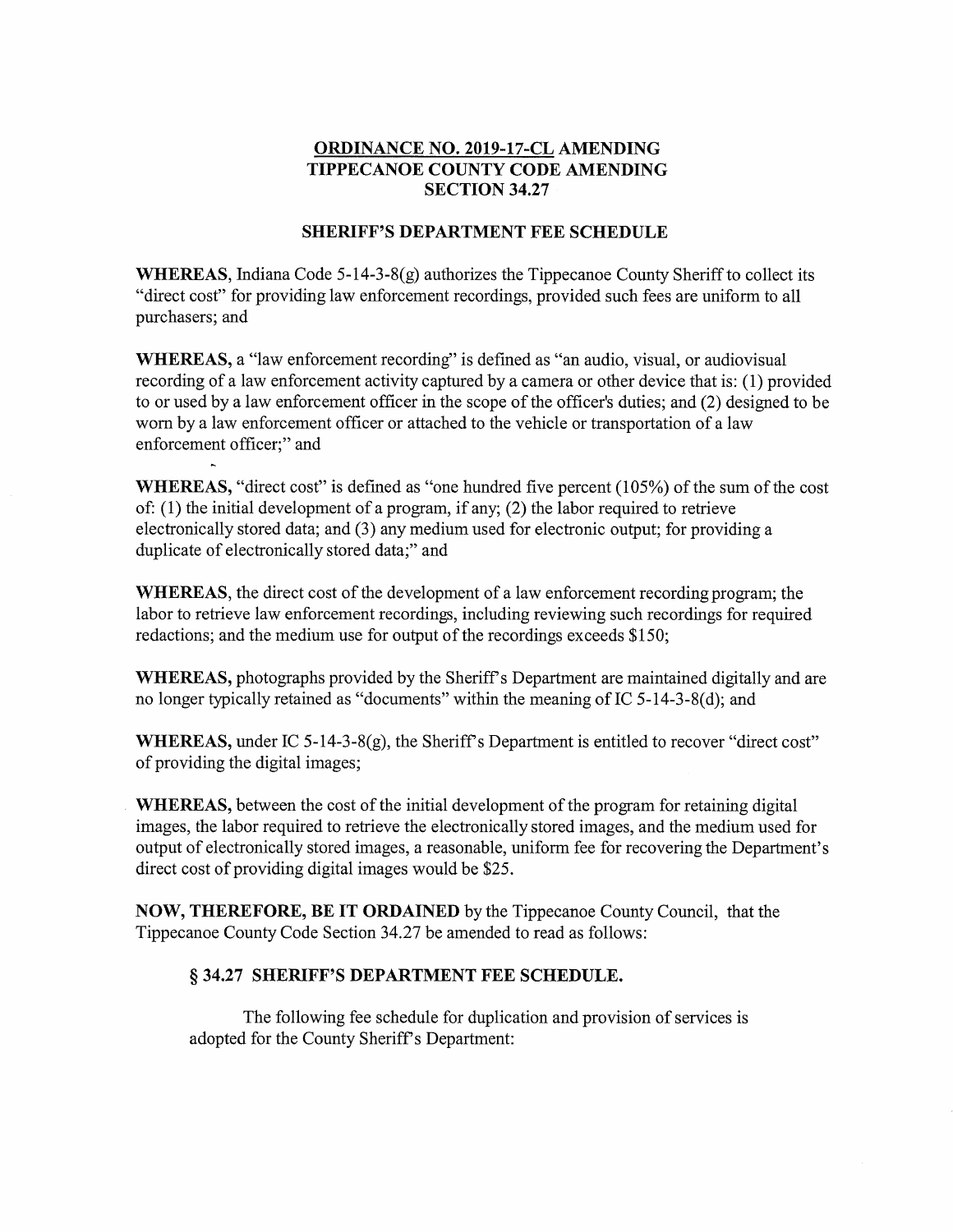| <b>Service</b>                                                                                                                                                                                                                                                                                                                                                                                             | Fee                                                                                                                  |
|------------------------------------------------------------------------------------------------------------------------------------------------------------------------------------------------------------------------------------------------------------------------------------------------------------------------------------------------------------------------------------------------------------|----------------------------------------------------------------------------------------------------------------------|
| Crash reports (including all pages of S#235)                                                                                                                                                                                                                                                                                                                                                               | \$8.00 per crash                                                                                                     |
| Administration of the sale of real estate in mortgage<br>foreclosure proceedings.                                                                                                                                                                                                                                                                                                                          | \$200.00                                                                                                             |
| Searching and compiling or redacting incarceration<br>information-uncertified                                                                                                                                                                                                                                                                                                                              | \$2.00 per individual per request                                                                                    |
| Searching and compiling or redacting incarceration<br>information-certified                                                                                                                                                                                                                                                                                                                                | \$10.00 per individual per<br>request                                                                                |
| Fingerprinting services (other than police business)                                                                                                                                                                                                                                                                                                                                                       | \$5.00                                                                                                               |
| Handgun permit processing:<br>Four year Hunting and Target<br>Four year Personal Protection<br>Lifetime Hunting and Target / no current permit<br>Lifetime Hunting and Target / with current permit<br>Lifetime Personal Protection / no current permit<br>Lifetime Personal Protection / with current permit<br>Retired Law Enforcement Officer<br><b>Retired Corrections Officer</b><br>Fire Arms Dealer | \$10.00<br>\$10.00<br>\$50.00<br>\$40.00<br>\$50.00<br>\$40.00<br>Fee Exempt<br>\$10.00<br>\$10.00                   |
| Providing duplicates of:<br>Law enforcement recordings (IC 5-14-3-2(k))<br>3" x 5" photographs (not digitally stored)<br>5" x 7" photographs (not digitally stored)<br>8" x 8" or 8" x 10" photographs (not digitally stored)<br>Video tape (not law enforcement recordings)<br>Audio tape (not law enforcement recordings<br><b>Digitally stored images</b>                                               | \$150 each<br>\$2.50 each<br>\$5.00 each<br>\$10.00 each<br>\$50.00 per tape<br>\$15.00 per tape<br>\$25 per request |
| Notary services                                                                                                                                                                                                                                                                                                                                                                                            | \$2.00 per document                                                                                                  |

The fee charged for the reproduction of public documents in the possession of the Sheriff's Department and not otherwise specified by this section or other law shall be the fee established by § 34.25 for the reproduction of similar documents by the county offices generally.

This Ordinance shall be in full force and effect immediately upon its passage and signing.

Presented to the County Council of Tippecanoe County, Indiana, and read in full for the first time, and approved this  $\frac{1}{\sqrt{2\pi}}$  day of  $\frac{1}{\sqrt{2\pi}}$  , 2019, by the following vote: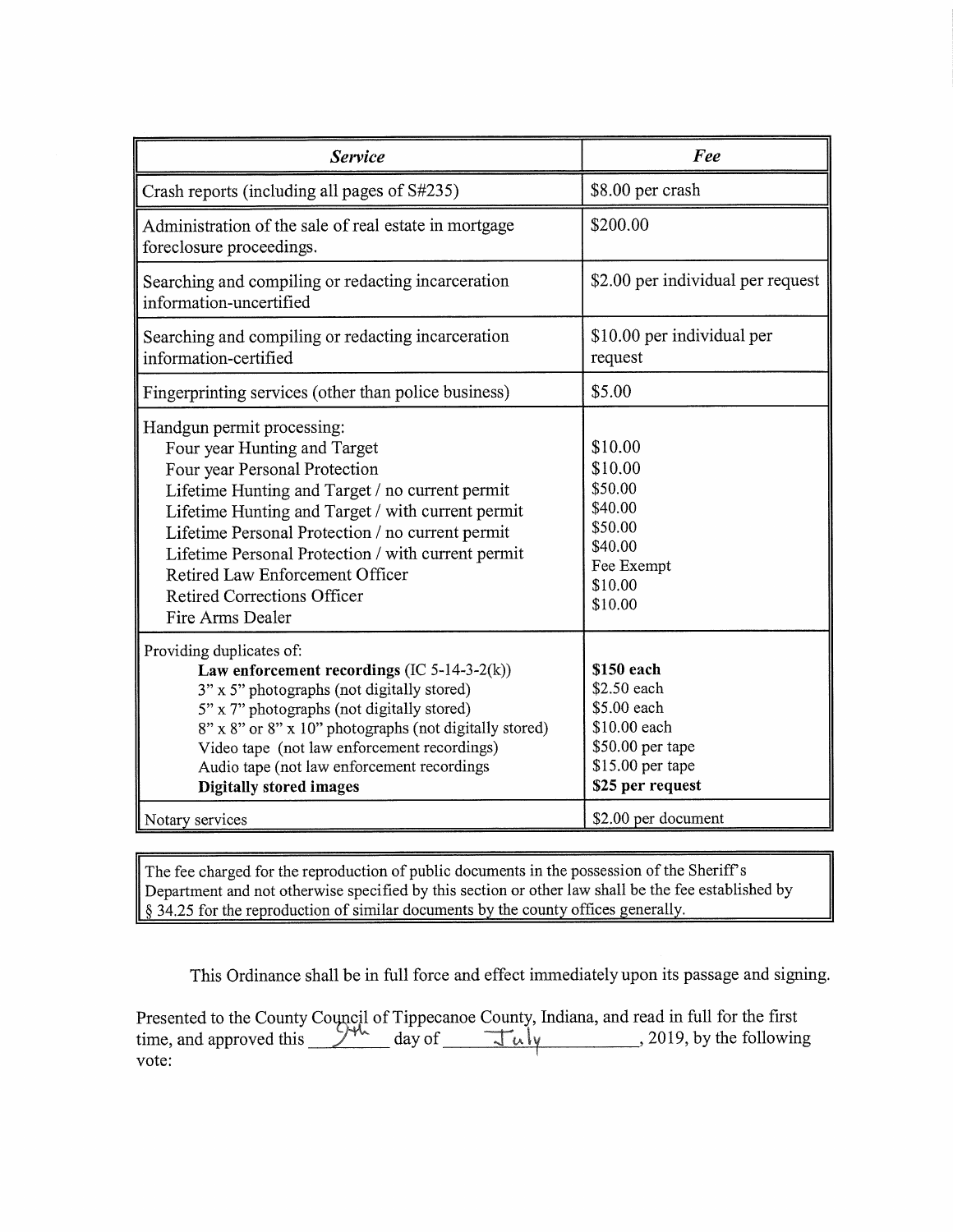|                    | <b>VOTE</b> | TIPPECANOE COUNTY COUNCIL                  |
|--------------------|-------------|--------------------------------------------|
| Bryan E. Metzger   |             | <i>MATT</i><br>Pryan E. Metzger, President |
| Kevin L. Underwood |             | Kevin L. Underwood, Vice-President         |
| John R. Basham II  |             | John R. Basham II                          |
| Lisa Dullum        |             | Lisa Dullum                                |
| Ilana Stonebraker  |             | Ilana Stonebraker                          |
| Kathy Vernon       |             | Kathy Vernon                               |
| Roland K. Winger   |             | Roland K. Winger                           |

ATTEST:

Robert Plantenga, Tippecanoe Ø6 unty Auditor \_ fr'

Presented to the County Council of Tippecanoe County, Indiana, and read in full for the second time, and approved this  $\frac{\partial^{H_n}}{\partial x^i}$  day of  $\frac{\partial^2 u}{\partial y^i}$ , 2019, by the following vote: '

|                    | VOTE | TIPPECANOE COUNTY COUNCIL          |
|--------------------|------|------------------------------------|
| Bryan E. Metzger   |      | Bryan E. Metzepr, President        |
| Kevin L. Underwood |      | Kevin L. Underwood, Vice-President |
| John R. Basham II  |      | John R. Basham II                  |